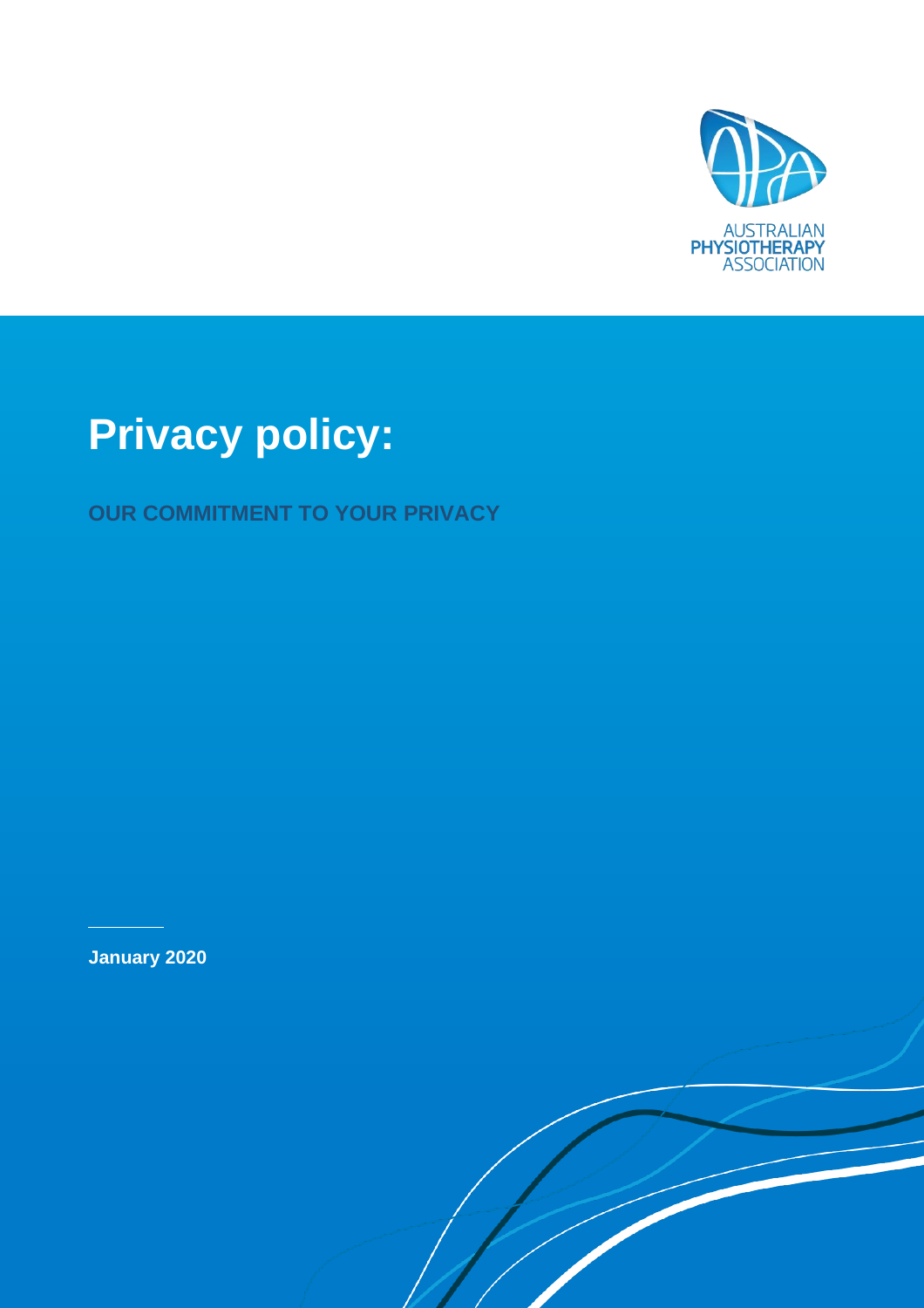

# **Privacy Policy of Flex-Ability Physio**

## **Our commitment to your privacy**

We are committed to handling personal information about you, including health information about you, in accordance with the requirements of the Commonwealth Privacy Act 1988.

In this Policy, we explain:

- what kind of information we collect and hold about you
- how and why we collect it
- what we do with that information and who we share it with (and when)
- your right to seek access to, and if required correction of, the records we hold about you
- your right to make a privacy complaint, to us and others
- whether we are likely to disclose information about you to overseas recipients.

#### **What kind of personal information do we collect about you?**

We collect and hold the following kind of information about you:

- your name, address, date of birth, email and contact details
- information about your family or relatives
- information about other health professionals involved in your care
- any government identifiers such as Medicare number, DVA number. However, we do not use these for the purposes of identifying you in our practice
- other health information about you such as: a record of your symptoms, your relevant medical history, the diagnosis made and the treatment we give you:
	- specialist reports
	- test results
	- your appointment and billing details
	- your prescriptions
	- your healthcare identifier
	- your health fund details
	- other information about you collected for the purposes of providing care to you.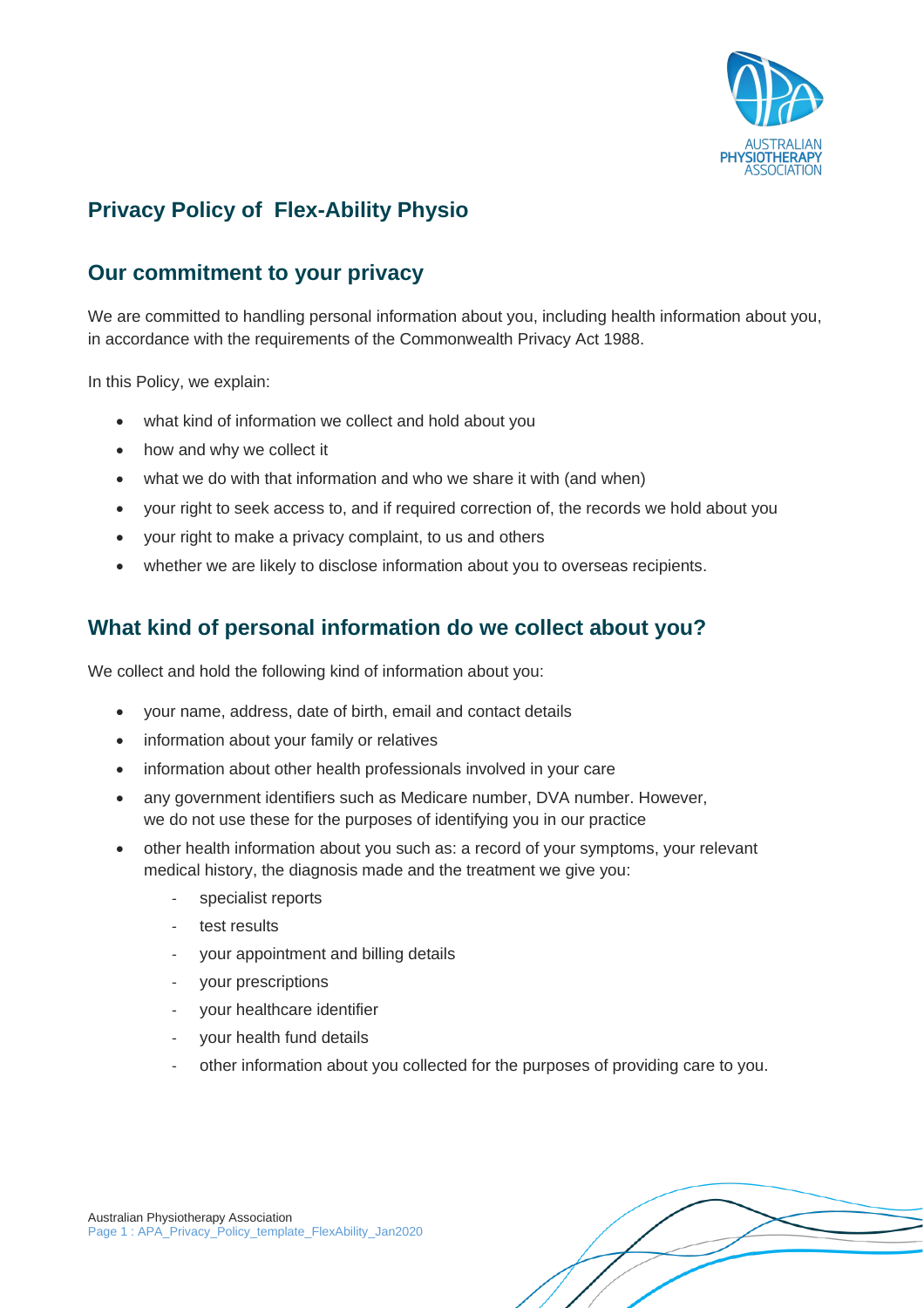

## **How do we collect and hold your personal information?**

We will generally collect personal information about you in these ways:

- directly from you when you give us your details (eg, face-to-face, over the phone, via registration form or an online form)
- from a person responsible for you
- from a third party where we are permitted by law to do that (eg. other health care professionals involved in your care, from your health insurer, from the My Health Record system etc.).

#### **Why do we collect and use information about you?**

We primarily collect and use personal information about you to provide our physiotherapy services to you and to communicate with you and others involved in your care in relation to those services.

We also sometimes use that information for other purposes, including:

- to help us manage our accounts and administrative services, including billing, arrangements with health funds, pursuing unpaid accounts, management of our IT systems and
- to conduct accreditation, quality assurance or internal audits.

#### **When and why might we share information about you with others?**

We may disclose information about you to others outside of our practice as permitted or required under law. This will include situations where we disclose information about you in order:

- to comply with our legal obligations (eg. mandatory reporting under legislation, responding to a court order or subpoena)
- to consult with other health professionals involved in your healthcare
- to get test results from diagnostic and pathology services
- to claim on insurance
- to communicate with your health fund, with government and other regulatory bodies such as Medicare
- to help us manage our accounts and administrative services (eg. billing or debt recovery, arrangements with health funds, pursuing unpaid accounts etc.)
- to upload and download personal information about you to and from My Health Record
- to lessen or prevent a serious threat to a patient's life, health or safety or a serious threat to public health or safety
- to help in locating a missing person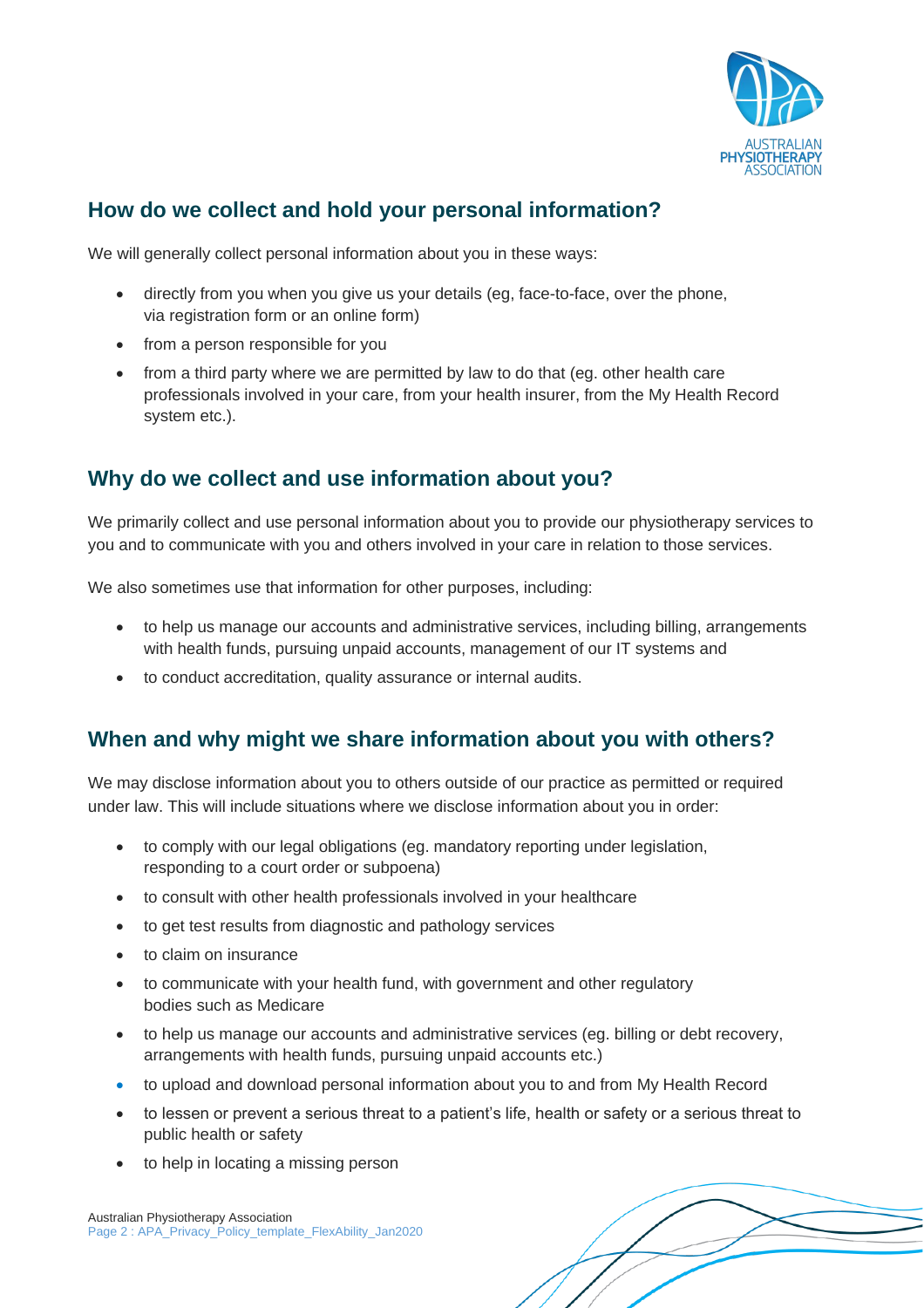

- to establish, exercise or defend an equitable claim through the My Health Record
- to prepare the defence of anticipated or existing legal proceedings
- to discharge notification obligations to liability insurers.

#### **Your right to seek access to and to seek correction of the information we hold about you**

You have the right to seek access to and correction of the personal information we hold about you. We may charge a small fee to cover reasonable administrative costs associated with such access requests.

We will normally respond to your request within 30 days. To make the request, you should contact Flex-Ability Physio via our advertised phone or email contacts.

If you think that the information we hold about you is not correct, let us know in writing. We will take reasonable steps to correct your personal information where the information is not accurate or up-to-date. From time to time, we may also ask you to verify that the information we hold about you is correct and current. And please notify us if and when your contact details change (see 'how to contact us').

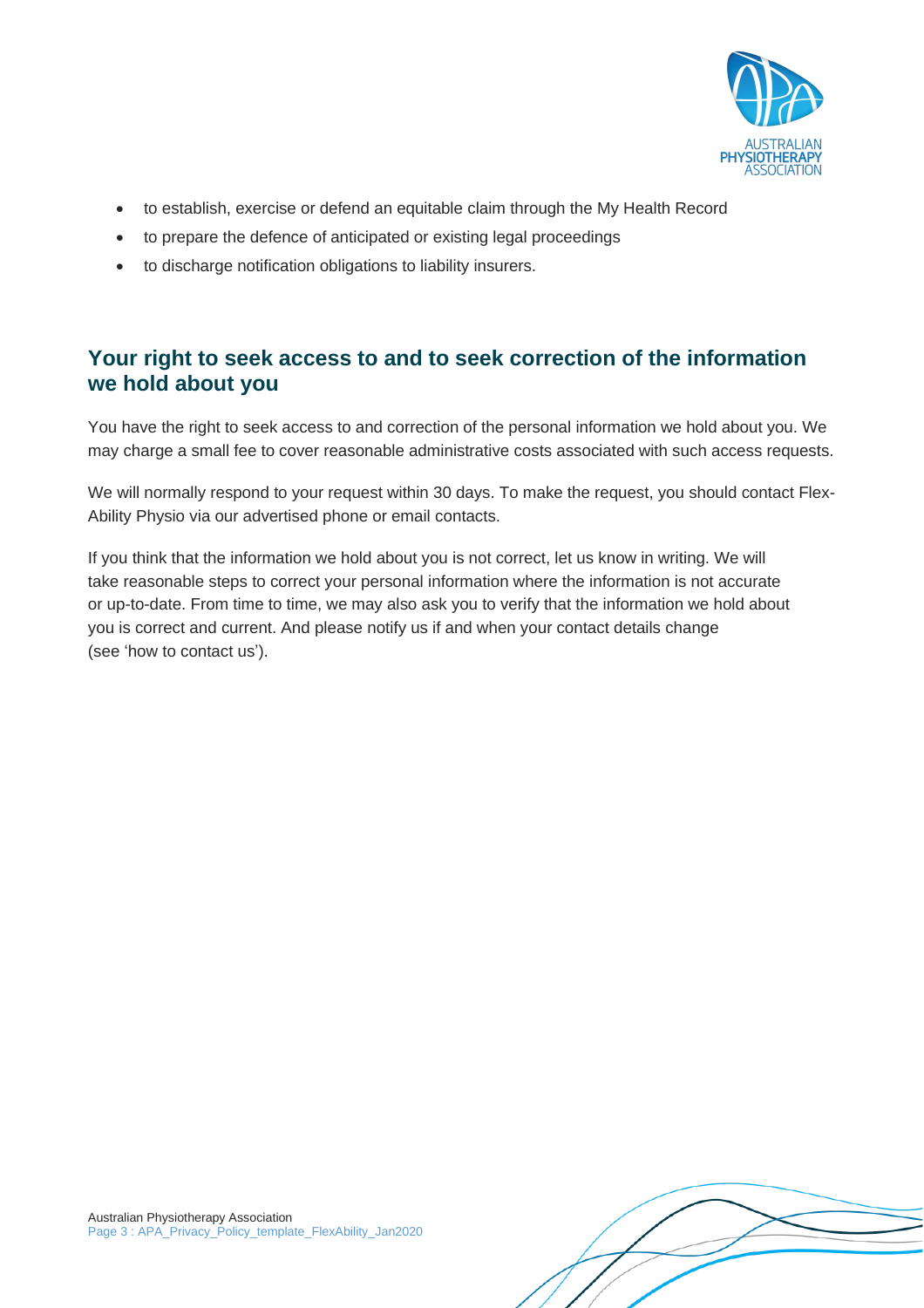

## **Security: how we hold your personal information**

We take reasonable steps to protect the information we hold about you. These are designed to prevent unauthorised access, modification or disclosure and to prevent misuse and loss. This includes:

- holding information in a lockable cabinet
- holding information on an encrypted database
- holding information in secure cloud storage
- getting staff to sign confidentiality documents
- providing staff with training or induction etc. about confidentiality and (in particular) security issues
- access to information restricted on a 'need to know' basis and
- strong password protections when accessing the information on a computer.

#### **Your right to receive treatment from us anonymously (or by using a pseudonym)**

Where it is lawful and practicable for us to do so, you can be treated anonymously or through use of a pseudonym (a name other than yours).

#### **Disclosing information about you overseas**

We do not propose to disclose information about you to anyone overseas. If we want to transfer your personal information overseas, we will first seek your consent, unless we are required by law to do the transfer.

#### **If you have a privacy-related concern about us**

If you have concerns about the way we've handled your privacy, let us know. You should do that in writing. We will then try to respond to you within 30 days.

If you are not satisfied with our response, you can refer your complaint to the Office of the Australian Information Commission, whose contact details are:

Phone: 1300 363 992 Email: [enquiries@oaic.gov.au](mailto:enquiries@oaic.gov.au) Post: GPO Box 5218 Sydney New South Wales 2001

Website:<https://www.oaic.gov.au/privacy/privacy-complaints/>